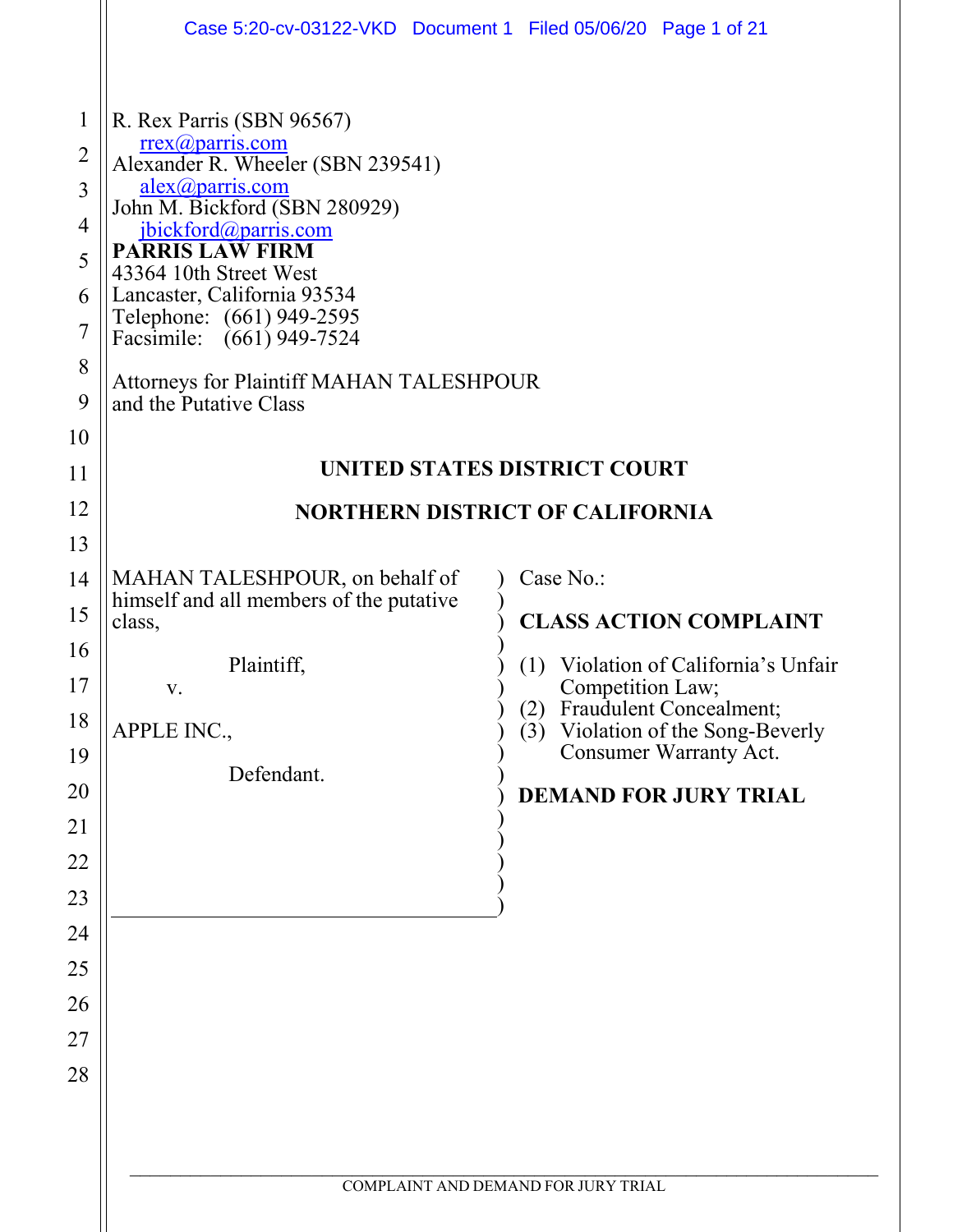Plaintiff MAHAN TALESHPOUR ("Plaintiff"), on behalf of himself and all members of the putative class, files this complaint against Defendant APPLE INC. ("APPLE"). Plaintiff's allegations are based upon information and belief, and upon investigation of Plaintiff's counsel, except for allegations specifically pertaining to Plaintiff, which are based upon Plaintiff's personal knowledge.

## **JURISDICTION AND VENUE**

1. This Court has subject matter jurisdiction under the Class Action Fairness Act of 2005, 28 U.S.C. § 1332(d)(2)–(6), because there is (1) at least 100 class members; (2) minimal diversity, and (3) an amount in controversy that exceed \$5 million, exclusive of interest and costs.

2. This Court has personal jurisdiction over APPLE because it is domiciled in the State of California. *See Milliken v. Meyer*, 331 U.S. 457, 462–63 (1940).

3. Venue is proper in the Northern District of California under 28 U.S.C. § 1391(b) and (c).

## **PARTIES**

4. Plaintiff MAHAN TALESHPOUR is an individual who, at all time relevant herein, was a resident of Los Angeles, California. He brings this action on behalf of himself and all members of the putative class.

5. APPLE is a corporation formed under the laws of the State of California, having its principal place of business at One Apple Park Way, Cupertino, California 95014.

## **FACTUAL ALLEGATIONS**

6. APPLE is the largest technology company in the world. Since 1977, it has designed, manufactured, warranted, marketed, advertised, and sold computers and related products and services throughout the world, including the State of California.

7. APPLE sells its products from its storefront locations and through its online stores. Its products are also available for purchase through third-party retailers such as Amazon, Best Buy, and Walmart.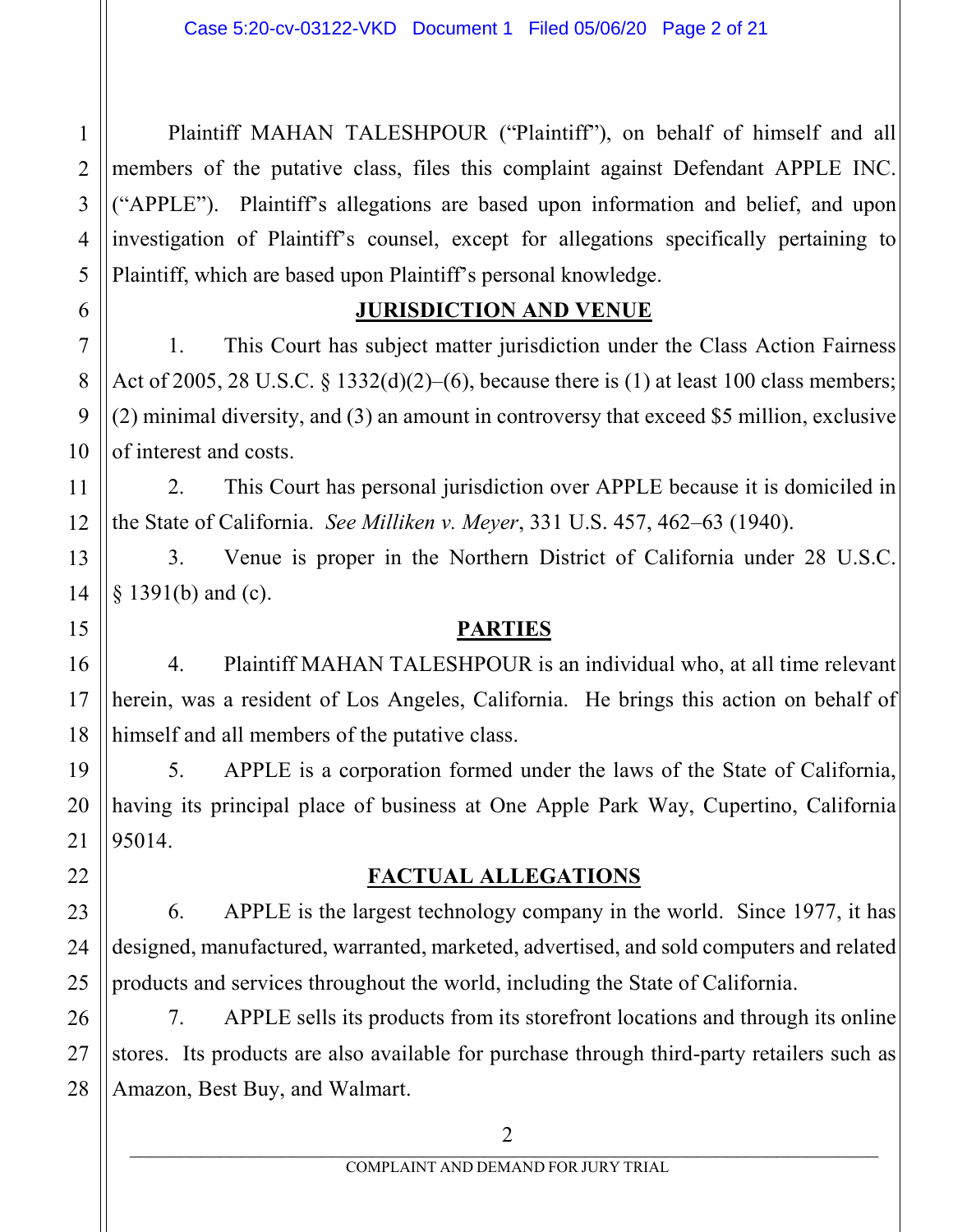### **The Defective MacBook Pro**

8. In 2016, Apple introduced its updated 13 and 15 inch MacBook Pro models. Apple described these laptops as "revolutionary" and "groundbreaking," with "breakthrough performance." The laptops' main selling point was their display. Apple described it as its "brightest and most colorful Retina display yet."<sup>[1](#page-2-0)</sup> And its senior vicepresident of World Marketing claimed they had "the best Mac display ever."[2](#page-2-1) *See* Figure 1 (example of Apple's marketing of the laptops' display).



MacBook Pro's Retina display is brighter, thinner and supports wider color gamut, making it  $\int_{0}^{\pi}$ the best notebook display ever made.

The best Mac display ever delivers images that are more vivid, reveal even greater detail and appear more lifelike than ever. As thin as a MacBook display at .88 mm, the Retina display on the new MacBook Pro at 500 nits of brightness, is an amazing 67 percent brighter than the previous generation, features 67 percent more contrast and is the first Mac notebook display to support wider color gamut. And with power-saving technologies like a larger pixel aperture, a variable refresh rate and more power-efficient LEDs, the display consumes 30 percent less energy than before.

 1 [https://www.apple.com/newsroom/2016/10/apple-unveils-groundbreaking-new](https://www.apple.com/newsroom/2016/10/apple-unveils-groundbreaking-new-macbook-pro/)[macbook-pro/](https://www.apple.com/newsroom/2016/10/apple-unveils-groundbreaking-new-macbook-pro/)

<sup>2</sup> *Id.*

1

2

3

4

5

6

7

8

9

10

11

12

13

14

15

16

17

18

19

20

21

22

23

24

25

<span id="page-2-0"></span>26

<span id="page-2-1"></span>27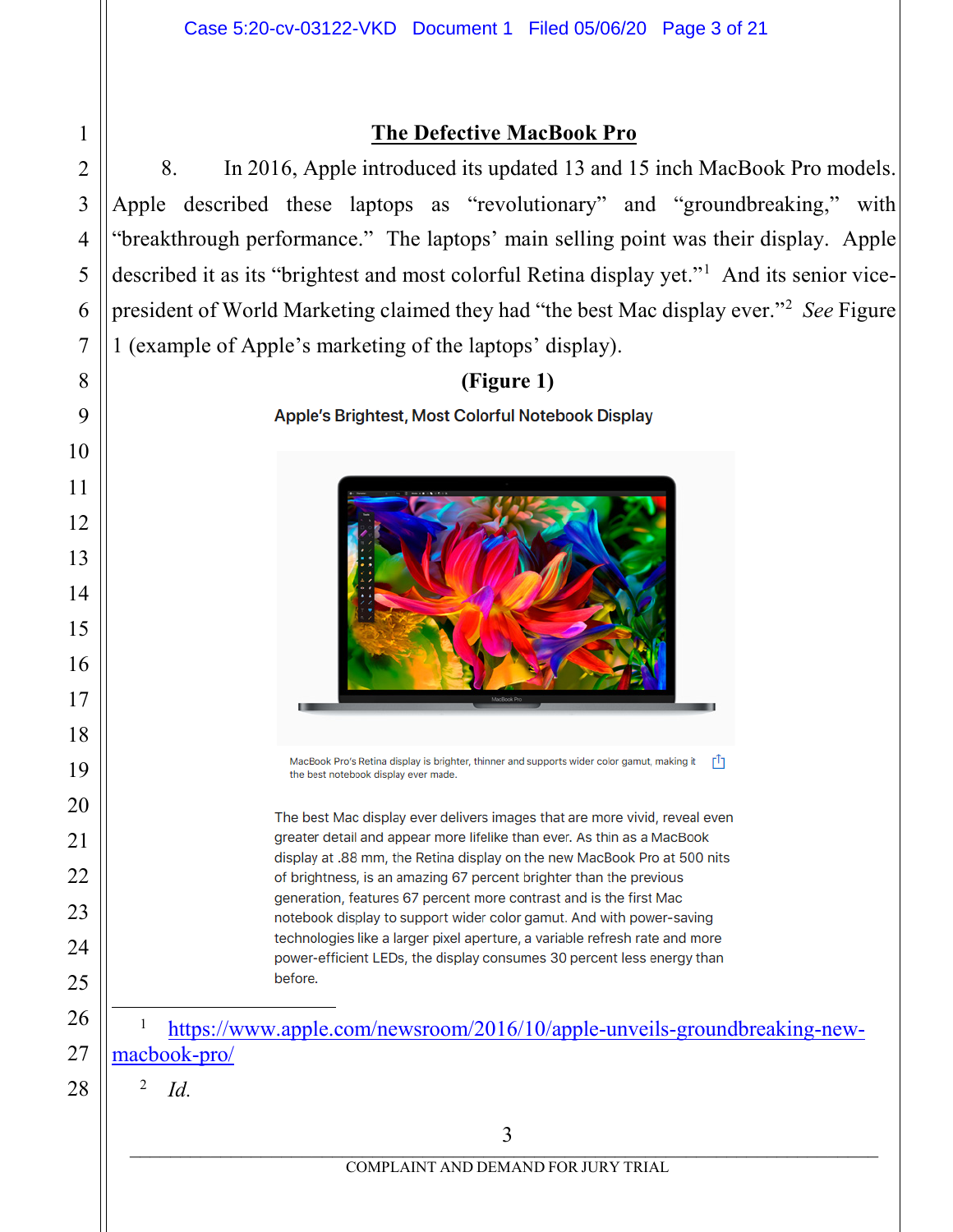9. To make these MacBook Pros thinner and sleeker, APPLE used thin flexible ribbon cables to connect the display screen to the display controller board. These cables wrap around the display controller board and are secured by a pair of spring-loaded covers. *See* Figure 2 (picture of flex ribbon cables wrapping around board).

**(Figure 2)**



10. At first, these cables function correctly. But their length and placement causes them to rub against the control board each time the laptop is opened or closed. This consistent rubbing slowly causes the cables wear and tear overtime. *See* Figure 3 (arrow pointing to tearing of display cable caused by rubbing against the display board).





COMPLAINT AND DEMAND FOR JURY TRIAL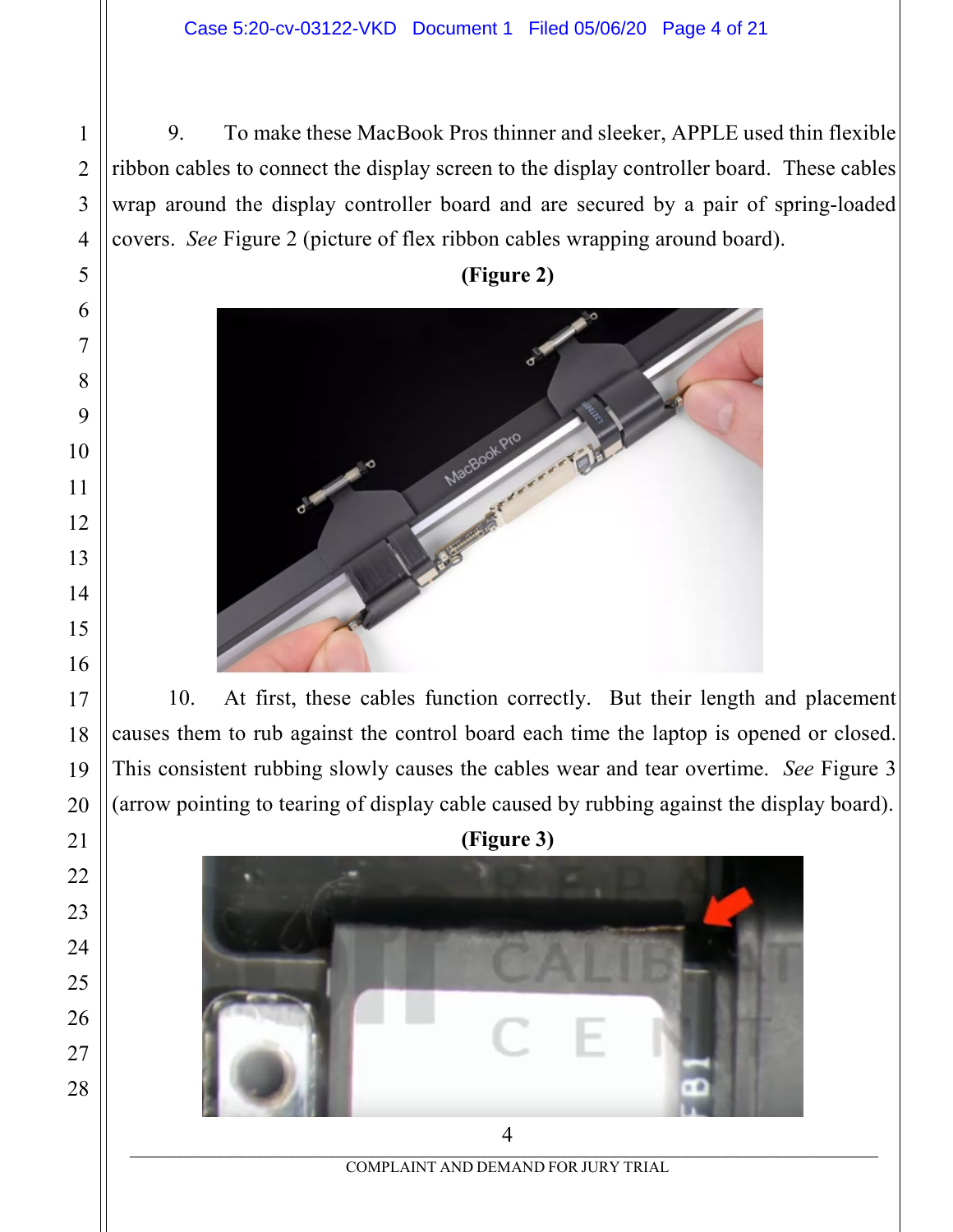11. At first, the tearing of the display cable will cause a "stage lighting" effect of alternating patches of light and darkness on the bottom of the display. *See* Figure 4 (example of the display lighting effect).



12. Further use results in further tearing, causing a complete failure of the backlighting system when the display is opened beyond 40-degrees. This renders the laptop essentially useless.

13. Although APPLE provides limited one-year warranties for its MacBook Pros, the cable display defect typically manifests itself outside the warranty period. Consequently, consumers who experience this defect must pay out-of-pocket to repair their cables.

14. Additionally, although the cables themselves would normally cost only a few dollars to replace, in an effort to make the display as thin as possible, APPLE designed the cables as part of the display itself. Consequently, the cables cannot be individually replaced. Instead, the entire display unit needs to be replaced when the display cables tear.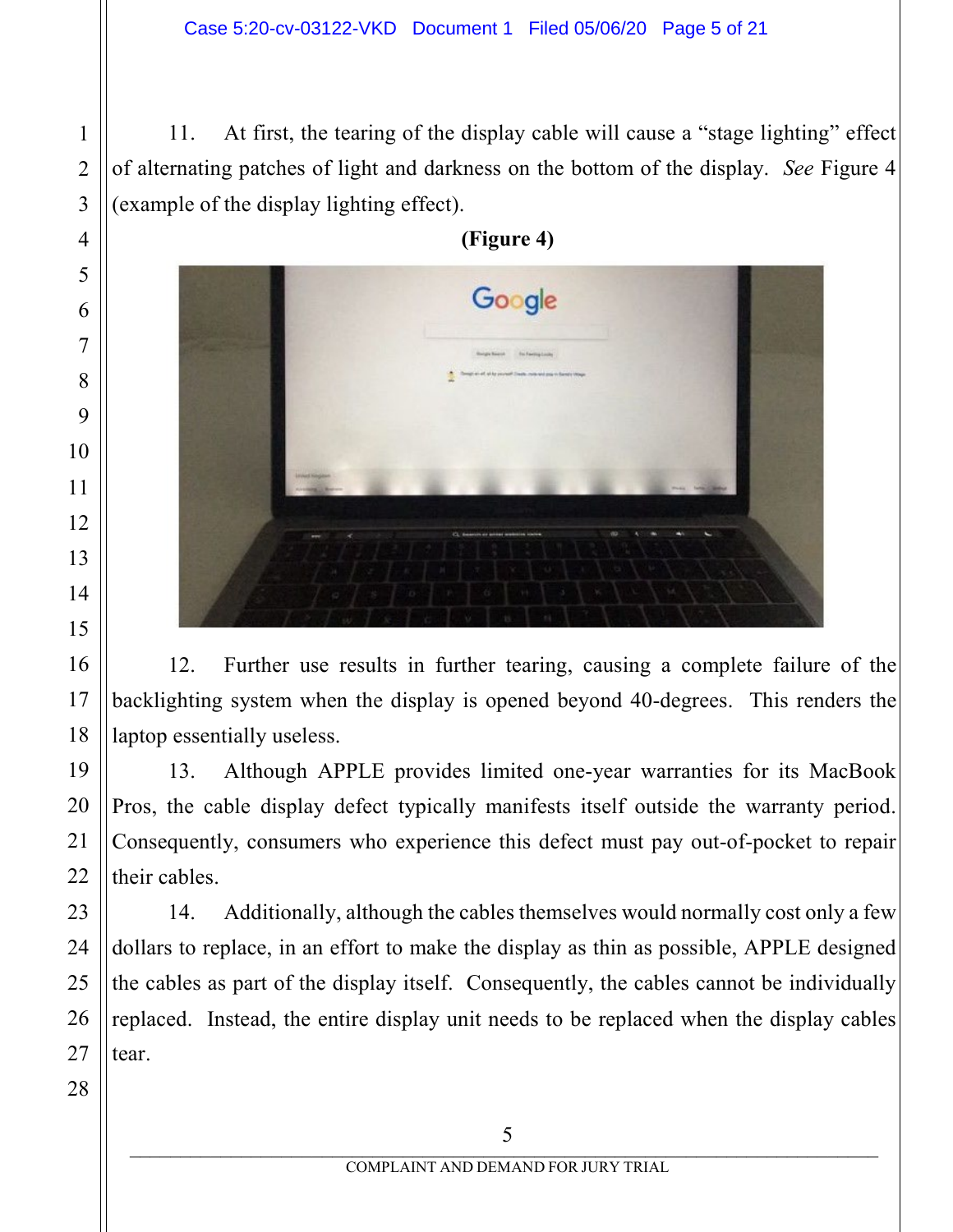15. Replacing the entire display costs between \$600 and \$850. Consumers who purchased an AppleCare plan (i.e., an extended APPLE warranty) fare only slightly better. They are still charged between \$99 and \$299 to have their display replaced, while others have been told the repair is not covered by AppleCare.

16. APPLE is aware, and has been aware, of the defect in its display cables. Upon releasing the 2016 models, APPLE received complaints from consumers about the display lighting effect and the failure of the display. These complaints only increased as more MacBook Pros were sold and used. But despite being aware of this defect, APPLE continued to promote the MacBook Pros' display, failed to disclose the problem to consumers.

17. APPLE took nearly two years to remedy the cable defect. In July 2018, APPLE released a new model of its MacBook Pro with flex display cables two millimeters longer than before. This gives the cable more room to wrap around the display board so it doesn't rub against it when the laptop is opened and closed. *See* Figure 5 (comparison of the length of the cables, post-2018 on left, pre-2018 on right).



 $\overline{0}$ COMPLAINT AND DEMAND FOR JURY TRIAL 

**(Figure 5)**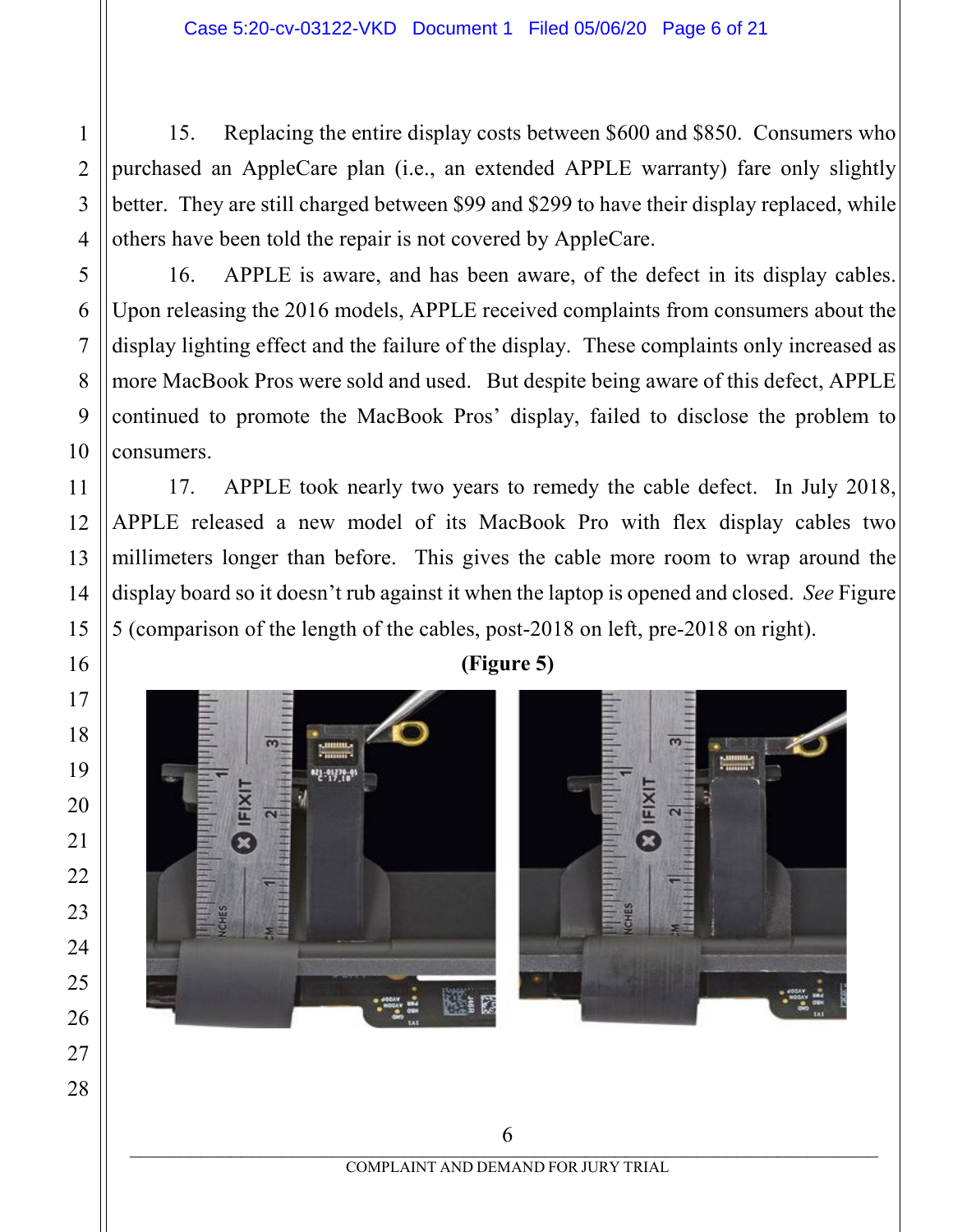18. Additionally, in May 2019, APPLE launched the MacBook Pro Display Backlight Service Program.<sup>[3](#page-6-0)</sup> Under this program, APPLE has agreed to replace the cables/display on 13-inch MacBook Pro 2016 models that experience the stage lighting effect or a total failure of the display. It will also refund those who paid to have their cables/display fixed. However, despite both the 13 and 15 inch MacBook Pros having the same defect, the program does not cover the 15-inch MacBook Pro model. It also does not cover 13-inch MacBook Pros sold after 2016.

19. Despite the revised longer display cable length and the Display Backlight Service Program, APPLE continues to deny there was ever a defect in its display cables. It also continues to represent these MacBook Pros have superior displays.

#### **Plaintiff's Experience**

20. On April 13, 2017, Plaintiff purchased a new 15-inch 2016 MacBook Pro for approximately \$2,526.00 at an APPLE store in Sherman Oaks, California.

21. Plaintiff relied on APPLE's display representations in purchasing his 15 inch MacBook Pro. Before purchasing the laptop, Plaintiff saw advertisements and marketing materials in which APPLE represented the MacBook had the best display to date.

22. In January 2020, the display screen on Plaintiff's MacBook Pro began exhibiting the stage lighting effect.

23. On March 18, 2020, Plaintiff took his MacBook to an Apple Authorized Service Provider to fix his display. The provider told him AppleCare did not cover the repair and that it would cost \$850 to replace the display. As of the date of this complaint, Plaintiff has been unable to repair his display because of the COVID-19 pandemic.

24. Had Plaintiff known the display cable defect, he would not have purchased his MacBook or would have paid significantly less for it.

<span id="page-6-0"></span>3 <https://support.apple.com/13-inch-macbook-pro-display-backlight-service>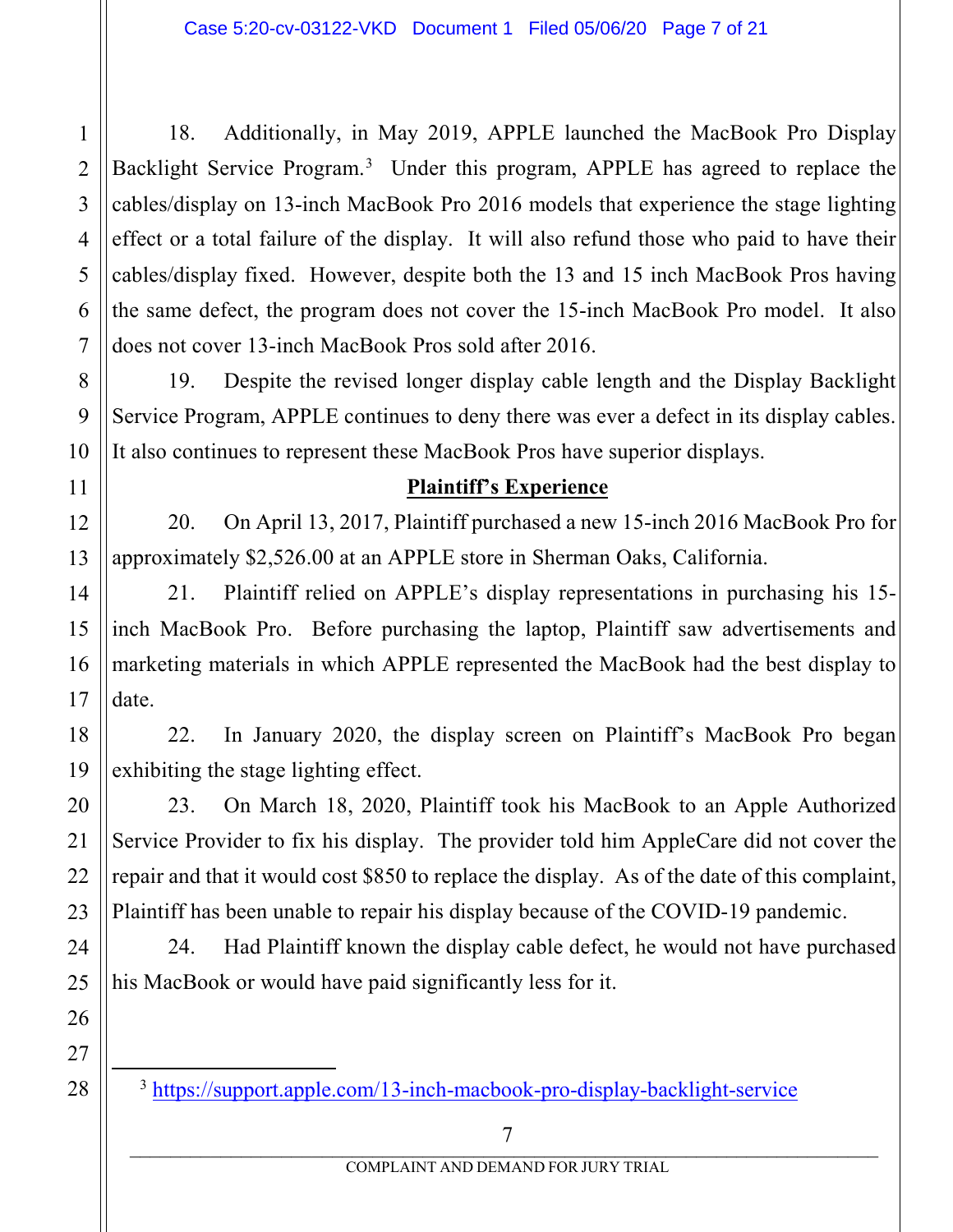### **Other Consumers' Experiences**

25. Since the display cables are almost certain to tear with normal laptop use, tens of thousands of consumers have reported the stage lighting effect and/or complete failure of the display screen.

26. The issue has become so prevalent that a petition on Change.org was created to demand APPLE to address the defect. To date, over 26,000 consumers have signed the petition.[4](#page-7-0)

27. Additionally, many consumers have taken to internet discussion boards to complain about the cable defect and APPLE's failure to include 15-inch models in the Display Backlight Service Program. [5](#page-7-1) For example:

> • Kennday, posted on Sept. 13, 2019: #Flexgate problem on my 15" 2016 model, I bought at end of 2017, have it for mere 20 months so far. The screen went out, apple store quote[d] me  $$680 + tax$  $$680 + tax$  $$680 + tax$  to replace!<sup>6</sup> • Vijaynlsn, posted on Sept. 19, 2019: My MacBook Pro  $15$ " [has] the same issue as the  $13$ " ... model but Apple denied the free service saying the

replacement program is only for 13" models. [7](#page-7-3)

<sup>4</sup> The Change.org petition is available at [https://www.change.org/p/apple-fix-all](https://www.change.org/p/apple-fix-all-macbook-pro-2016-and-later-with-stage-light-effect-or-backlight-shutdown-flexgate)[macbook-pro-2016-and-later-with-stage-light-effect-or-backlight-shutdown-flexgate](https://www.change.org/p/apple-fix-all-macbook-pro-2016-and-later-with-stage-light-effect-or-backlight-shutdown-flexgate) (last visited May 4, 2020).

<sup>5</sup> *See e.g.,* [https://discussions.apple.com/thread/250461433?page=3;](https://discussions.apple.com/thread/250461433?page=3) [https://twitter.com/hashtag/flexgate;](https://twitter.com/hashtag/flexgate) [https://www.ifixit.com/Answers/View/486856/Screen+issues,+Back+light+dims+&+goe](https://www.ifixit.com/Answers/View/486856/Screen+issues,+Back+light+dims+&+goes+out) [s+out](https://www.ifixit.com/Answers/View/486856/Screen+issues,+Back+light+dims+&+goes+out)

<sup>6</sup> <https://discussions.apple.com/thread/250461433?page=4>

 $^7$  *Id.* 

1

2

3

4

5

6

7

8

9

10

11

12

13

14

15

16

17

18

19

20

<span id="page-7-0"></span>21

22

23

<span id="page-7-1"></span>24

25

26

<span id="page-7-3"></span><span id="page-7-2"></span>27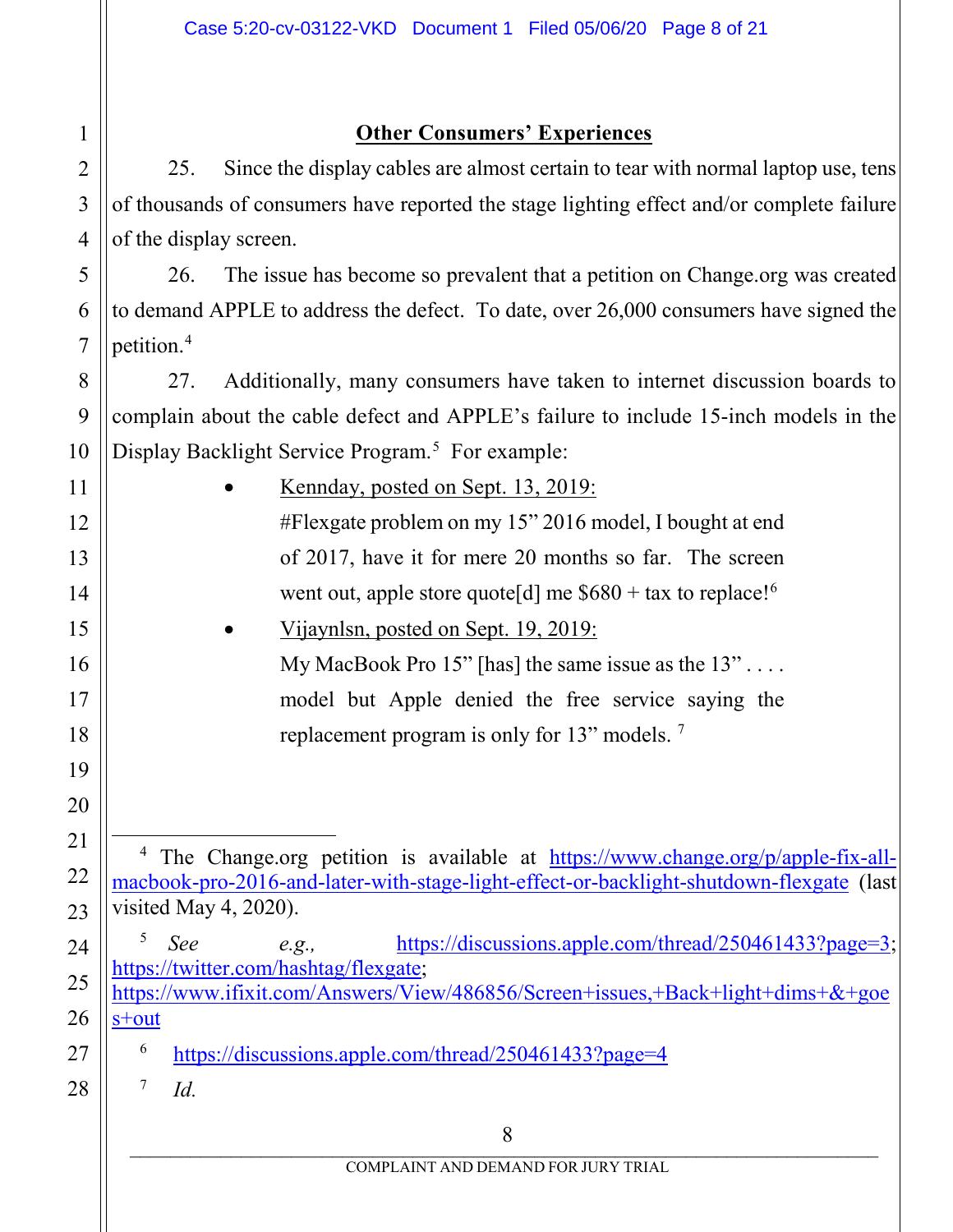### Furnu thtsme, posted on Sept. 21, 2019:

Last month I started having a backlight issue on my Mac . . . . However, yesterday my Mac just went black whenever I extended past a certain angle. This was frustrating as I could not work well with my laptop. Therefore, I [went] to the apple store in downtown Palo Alto. Instantly the representative knew what the issue was and was like "Okay this issue is common on the macbook pros, don't worry Apple has a program that repairs it for free". Little did he and I know that that program only covers the 13inch Macs. He was surprised since he said his coworkers have seen this issue a lot for 15inches also. The cost was turning out to be  $$680+$  $$680+$  $$680+$  tax.<sup>8</sup>

Marekziz, posted on Oct. 7, 2019:

I'm trying to understand why 13 inch get repairs, but 15 inch do not. . . . I have 15 inch , I'm unable to use it as a laptop. Calling support gave no answers.<sup>[9](#page-8-1)</sup>

• Davidbenedek, posted on Oct. 11, 2019: Apple needs to resolve this and extend the warranty to 15" models. It is ridiculous to have something this faulty and not take responsibility for it. Anyone know if simply exchanging the flex cable solves this or only the full 700\$ repair? If apple doesn't extend the repair Program to 15" it'll be the last apple I own.<sup>[10](#page-8-2)</sup>

<span id="page-8-2"></span><sup>10</sup> <https://discussions.apple.com/thread/250461433?page=4>

 <sup>8</sup> <https://discussions.apple.com/thread/250652272>

<span id="page-8-1"></span><span id="page-8-0"></span><sup>9</sup> <https://discussions.apple.com/thread/250461433?page=4>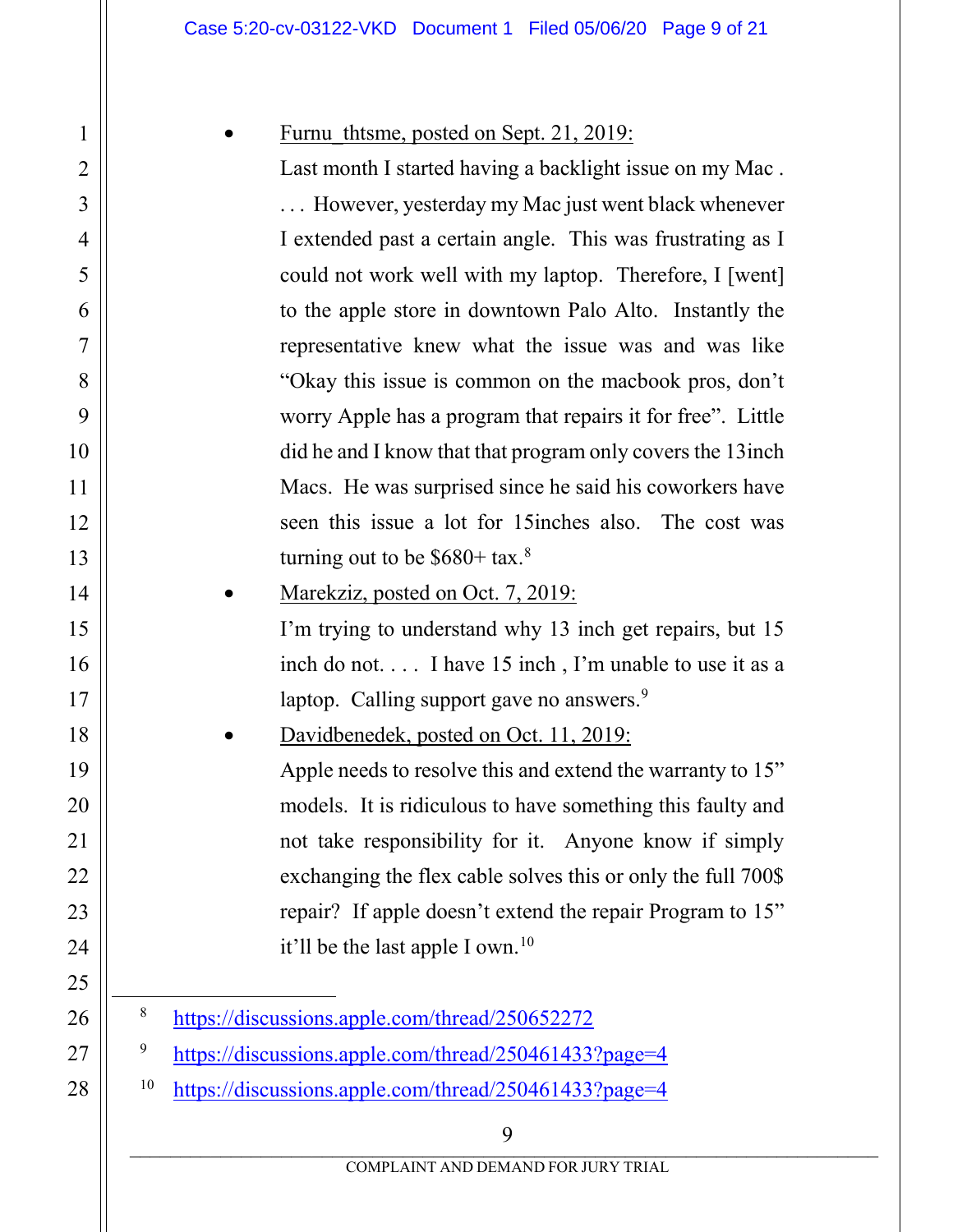## • Dylan1222, posted on Oct. 21, 2019:

Same problem. 15" macbook pro 2016. More than 45 degrees and the screen shuts off. . . . Ridiculous that they refuse to acknowledge the issue exists in 15" models.<sup>[11](#page-9-0)</sup>

Keelie, posted Oct. 25, 2019:

I have dealt with the annoyance of a spotlight effect on my Macbook Pro 15" for over a year now. Randomly the backlight would go out too or not go on after opening. . . . Recently the backlight went out and could not be restored. My computer was rejected for the Macbook Pro 13" program and I was \$600+ for a screen replacement. Insofar that the same cable was used in both models, I can only assume that Apple is aware that both models are affected and decided that it was inconvenient to expand the program to include the 15". I hope that Apple will announce a program for the 15" this week, on the anniversary of its release. This will restore some faith in the company but either way, the product design and manner in which this issue has been handled is a huge disappointment.<sup>[12](#page-9-1)</sup>

### • Abo2019, posted on Nov. 20, 2019:

This is ridiculous, an expensive laptop like this and then after 1.5 years, my keyboard is faulty, the speakers don't work properly and now this backlight issue. If my MacBook Pro 15" 2016 with touchbar is having the same

<span id="page-9-0"></span>11 *Id.* 

<span id="page-9-1"></span><sup>12</sup> *Id.*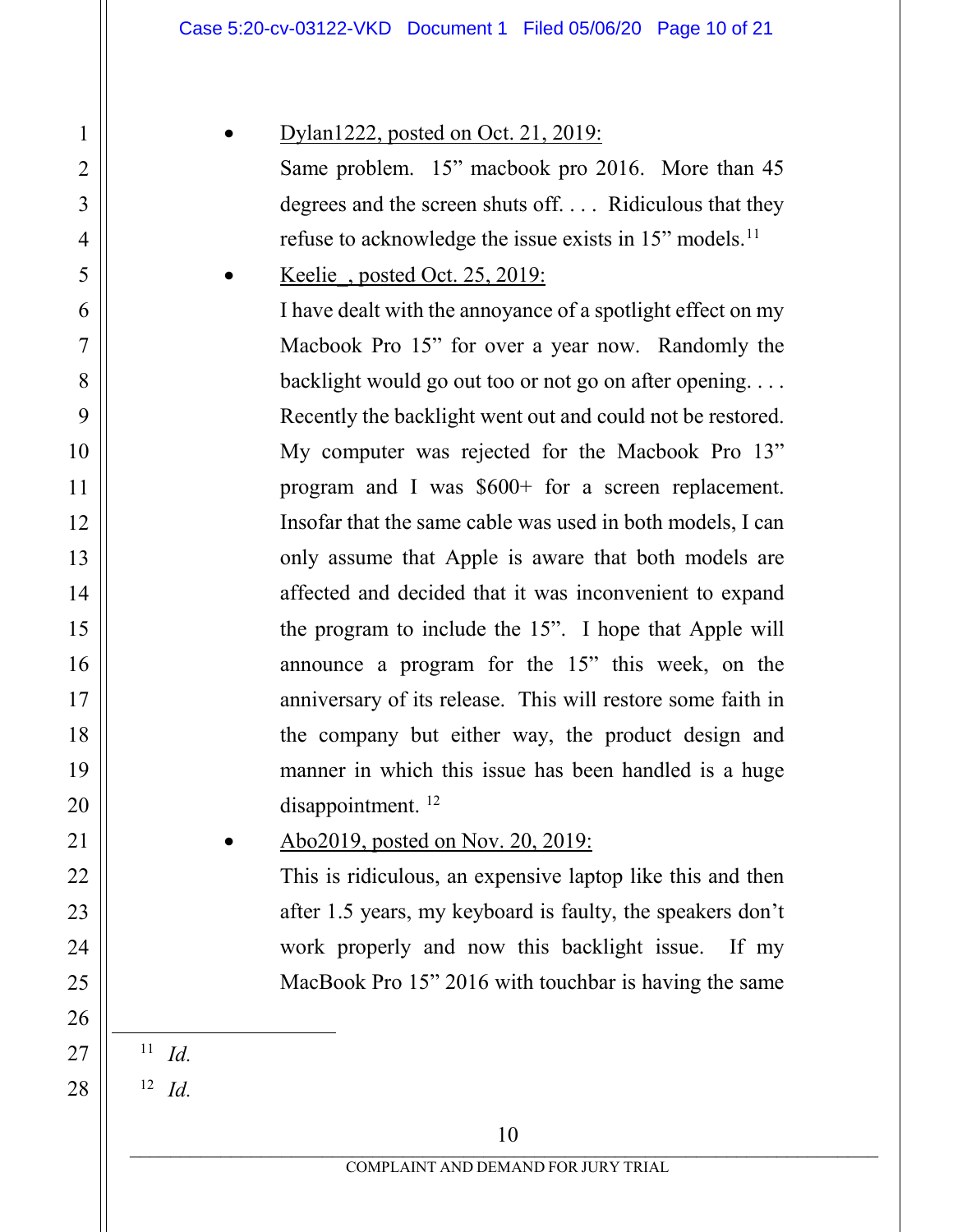issue as the 13" [] models why am I being charged \$800 plus to repair it? I understand that a new design can have de3sign flaws but at least take full responsibility for it! $13$ 

### **CLASS ALLEGATIONS**

28. Plaintiff brings this action on behalf of himself and on behalf of others similarly situated. He seeks class certification under Federal Rule of Civil Procedure 23.

29. The proposed class is defined:

All persons within the United States who purchased a MacBook Pro 2016-year model or later.

12 Plaintiff reserves the right to modify, change, or expand the class definitions based upon discovery and further investigation.

30. These individuals are excluded from the class: APPLE and its officers, directors, employees, subsidiaries, and affiliates; all judges assigned to this case and any members of their immediate families; and the parties' counsel.

31. In addition, or in the alternative, to the above-defined class, Plaintiff reserves the right to establish subclasses to facilitate the effective management of the class.

32. The class meets the requirements of Federal Rule of Civil Procedure 23(a),  $(b)(1) & (2)$ :

a. Numerosity: APPLE sold hundreds of thousands of 15 inch MacBook Pro laptops in the United States. Members of the class are widely dispersed throughout the country. Class members are therefore so numerous that joinder of all class members if impracticable.

b. Commonality/Predominance: There are questions of law and fact common to the class that predominate over questions affecting only individual members. These include, but are not limited to:

 $13$  *Id.* 

1

2

3

4

5

6

7

8

9

10

11

13

14

15

16

17

18

19

20

21

22

23

24

25

26

<span id="page-10-0"></span>27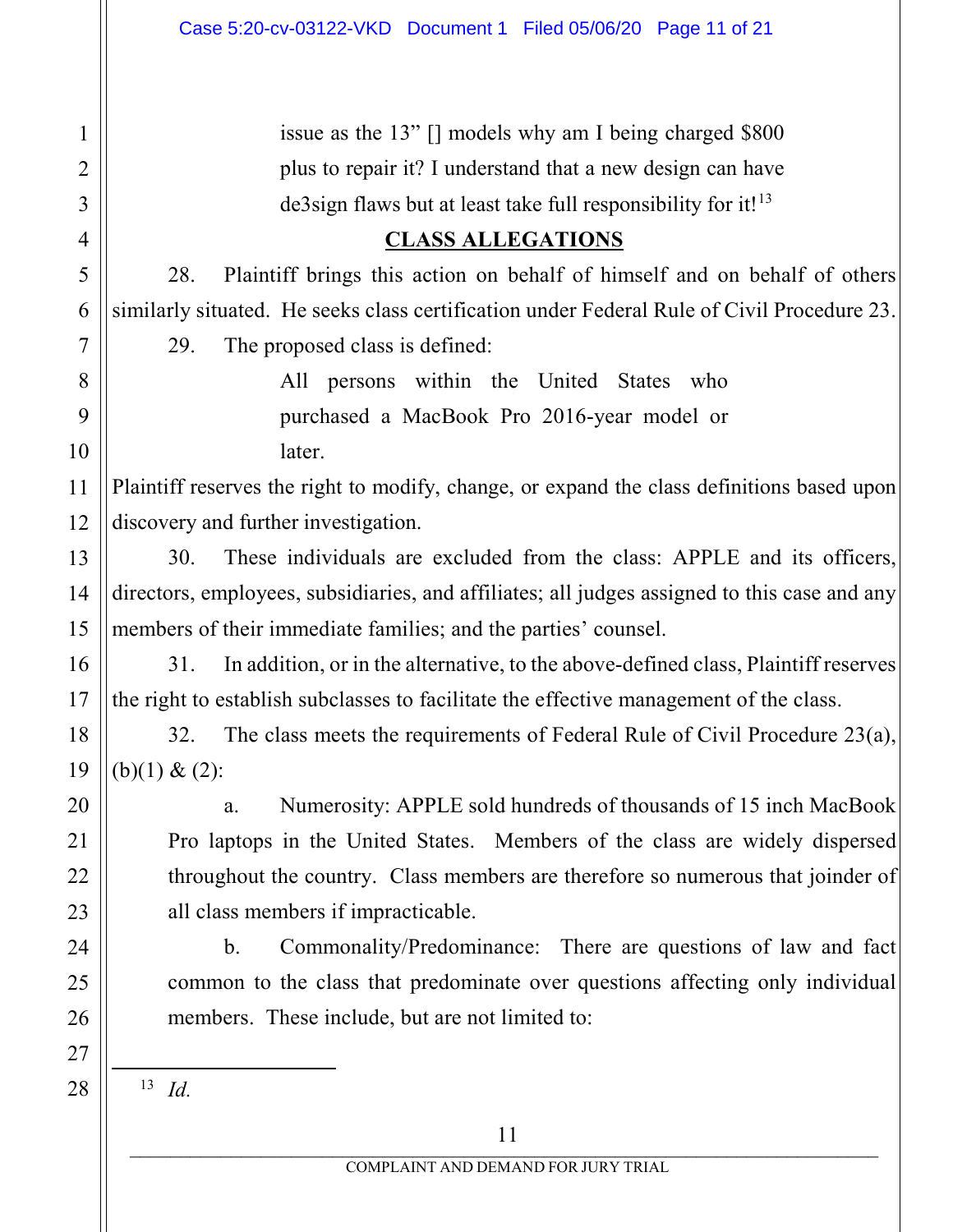| 1               |  |
|-----------------|--|
|                 |  |
| 3               |  |
| 4               |  |
| 5               |  |
| 6               |  |
| $\overline{7}$  |  |
| 8               |  |
| 9               |  |
| 10              |  |
| <sup>1</sup>    |  |
| $\overline{12}$ |  |
| 13              |  |
| $\frac{14}{5}$  |  |
| 15              |  |
| 16              |  |
| 17              |  |
| 18              |  |
| 19              |  |
| $20^{\circ}$    |  |
| $\overline{21}$ |  |
| 22              |  |
| 23              |  |
| 24              |  |
| 25              |  |
| 26              |  |
| 27              |  |
| $^{28}$         |  |

Whether the MacBook Pros were defective at the time of sale;

- Whether the display cable defect substantially impairs the value of the MacBook Pros;
- Whether APPLE knew of the defect but continued to promote and sell the MacBook Pros without disclosing the defect or its consequences to consumers;
- Whether a reasonable consumer would consider the display cable defect and its consequences important to whether to purchase a MacBook Pro;
- Whether APPLE breached implied warranties connected with the MacBook Pro;
- Whether APPLE's representations and omissions relating to the display cable and its embedded defect were likely to deceive a reasonable consumer;
- Whether APPLE acted unlawfully, unfairly, and/or fraudulently in violation of California's Unfair Competition Law;
- Whether Plaintiff and the class members overpaid for their MacBook Pro because of the display cable defect;
- Whether Plaintiff and the class members may have equitable relief, including restitution and injunctive relief; and
- Whether Plaintiff and the class members are entitled to damages or other monetary relief, and if so, in what amount.

c. Typicality: Plaintiff is a member of the class he seeks to represent, and Plaintiff's claims are typical of the claims of the other class members. Like the other class members, Plaintiff purchased a MacBook Pro laptop that contained defective display cables.

d. Adequacy: Plaintiff will fairly and adequately represent and protect the interests of the class he seeks to represent because (1) Plaintiff has retained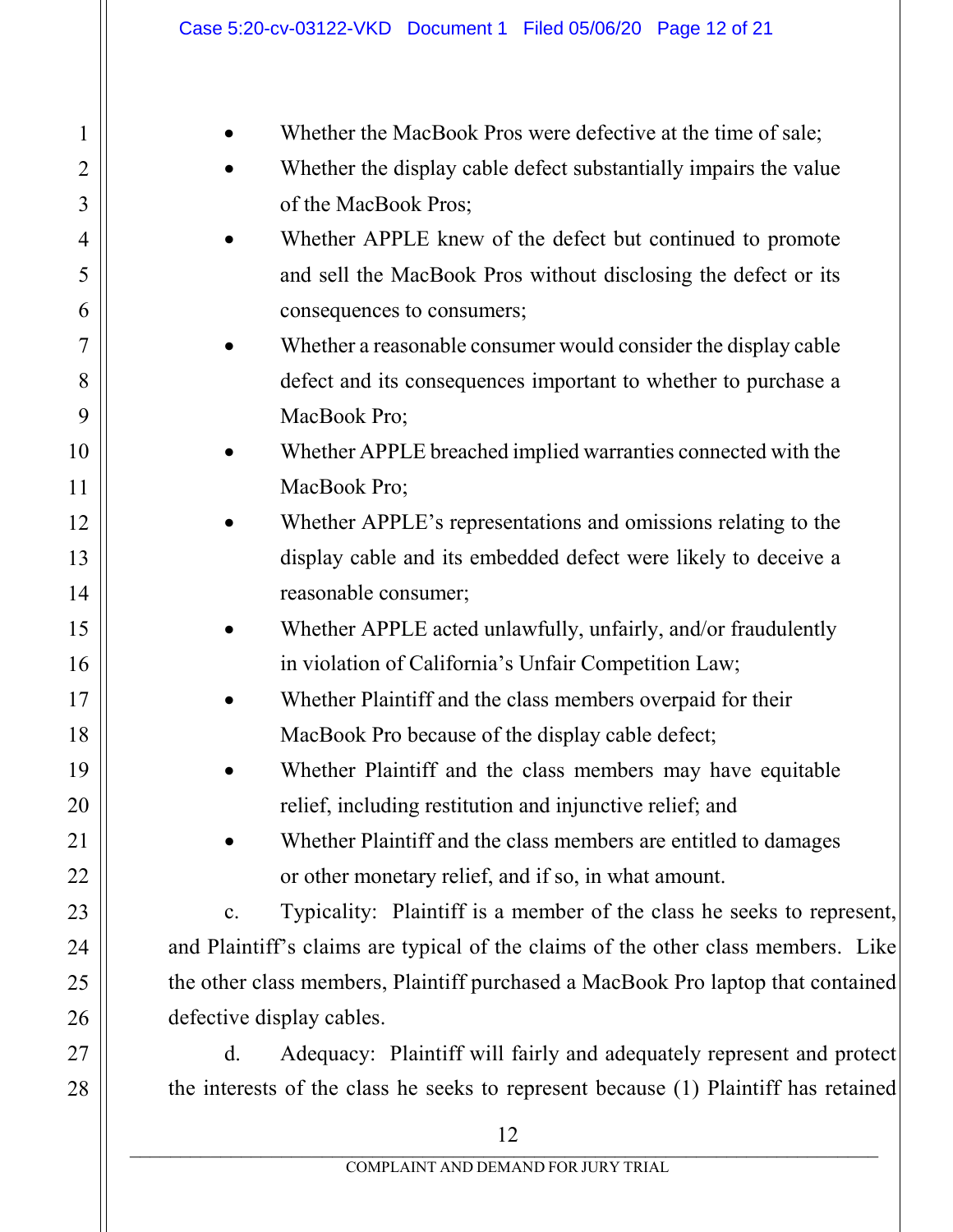experienced litigation counsel with significant experience in class action litigation who will adequately represent the interest of the class; (2) Plaintiff and his counsel are aware of no conflicts of interest between Plaintiff and the class members; and (3) Plaintiff is knowledgeable about the subject matter of this action and will assist counsel in the prosecution of this action.

e. Superiority: A class action provides a fair and efficient method of adjudicating this controversy and is superior to other available methods of adjudication in that: (1) neither the size of the class, nor any other factor, make it likely that difficulties will be encountered in the management of this action as a class action; (2) the prosecution of separate actions by individual class members or the individual prosecution of separate actions by individual class members or the individual joinder of all class members in this action is impracticable, and would create a massive and unnecessary burden on the resources of the courts, and could cause inconsistent adjudications, while a single class action can determine, with judicial economy, the rights of each members of the class; (3) because of the disparity of resources available to APPLE versus those available to individual class members, prosecution of separate actions would work a financial hardship on many of the class members; (4) the conduct of this action as a class action conserves the resources of the parties and the court system and protects the rights of each class member and meets all due process requirements as to fairness to all parties; and (5) all of the claims arise out of the same circumstances and course of conduct.

### **FIRST CAUSE OF ACTION**

# **(Violations of the California Unfair Competition Law) (Against Defendant APPLE INC.)**

33. Plaintiff incorporates by reference each and every one of the preceding paragraphs as if the same were fully set forth herein.

34. California Business & Professions Code sections 17200, et seq. (the "UCL") prohibits "any unlawful, unfair or fraudulent business act or practice and unfair,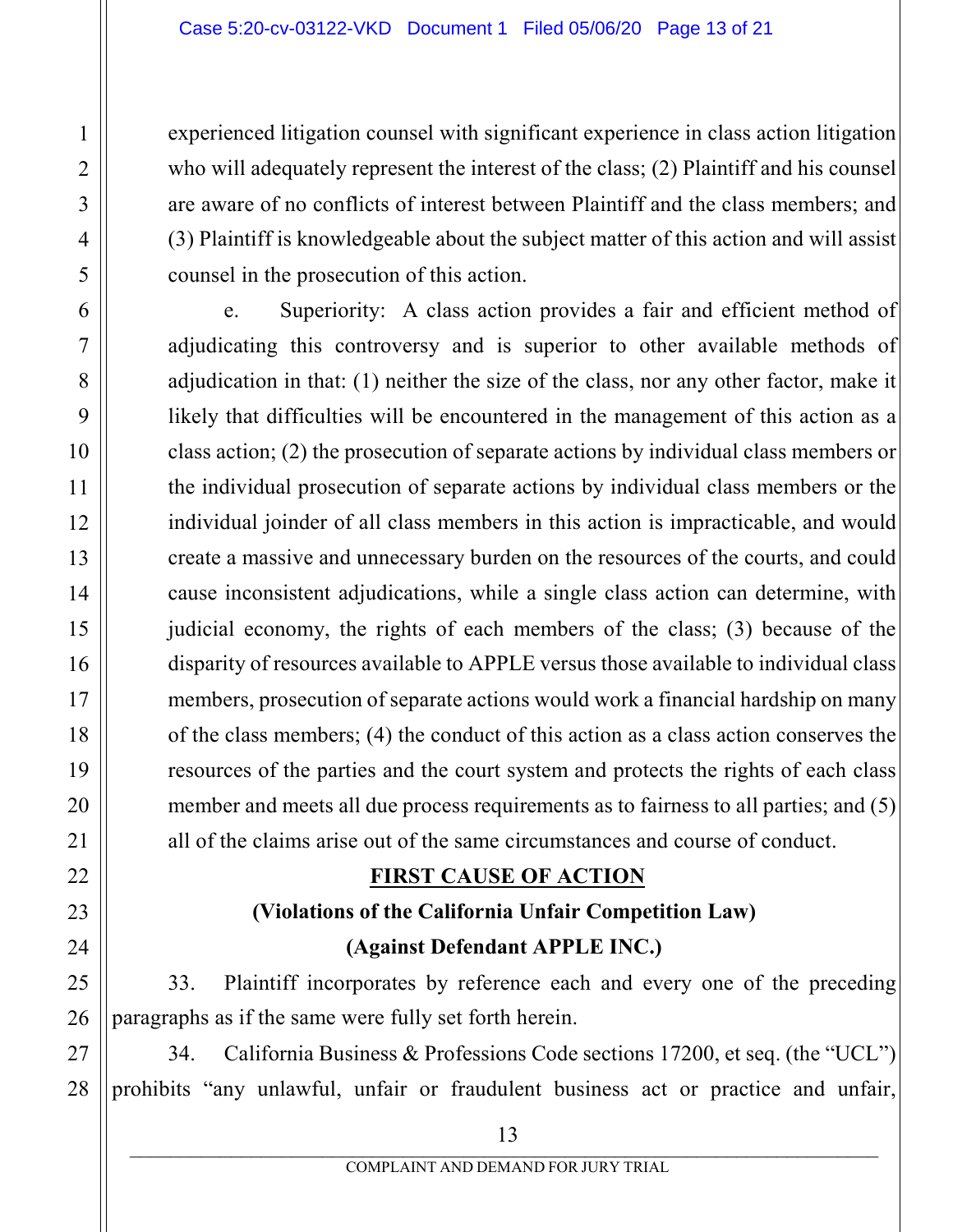deceptive, untrue or misleading advertising."

## **Unlawful**

35. APPLE's conduct is unlawful, in violation of the UCL, because it violates the Consumers Legal Remedies Act and the Song-Beverly Consumer Warranty Act.

### **Unfair**

36. APPLE's conduct is unfair, in violation of the UCL, because it violates the State of California's public policy, legislatively declared in the Consumer Legal Remedies Act and the Song-Beverly Consumer Warranty Act, requiring a manufacturer to ensure that goods it places on the market are fit for their ordinary and intended purposes. APPLE has violated this public policy because one of the MacBook Pros' most central functions, its display screen, is defective for the reasons previously stated.

37. APPLE engaged in unfair business practices and acts in at least these respects:

a. APPLE promoted and sold MacBook Pros it knew were defective because they contained a display screen certain to fail prematurely;

b. APPLE promoted and sold MacBook Pros with a defective display screen despite knowing that users do not expect the display screen to materially degrade over time;

c. APPLE failed to disclose that the MacBook Pros were defective, and represented through advertising, its website, product packaging, press releases, and other sources that the MacBook Pros possessed particular qualities inconsistent with APPLE's actual knowledge of the product;

d. APPLE failed to exercise quality control and due diligence over the MacBook Pros before placing them on the market; and

e. APPLE minimized the scope and severity of the problems with the MacBook Pros, refusing to acknowledge that their display screens were defective and failing to provide adequate relief to all consumers.

38. The gravity of harm resulting from APPLE's unfair conduct outweighs any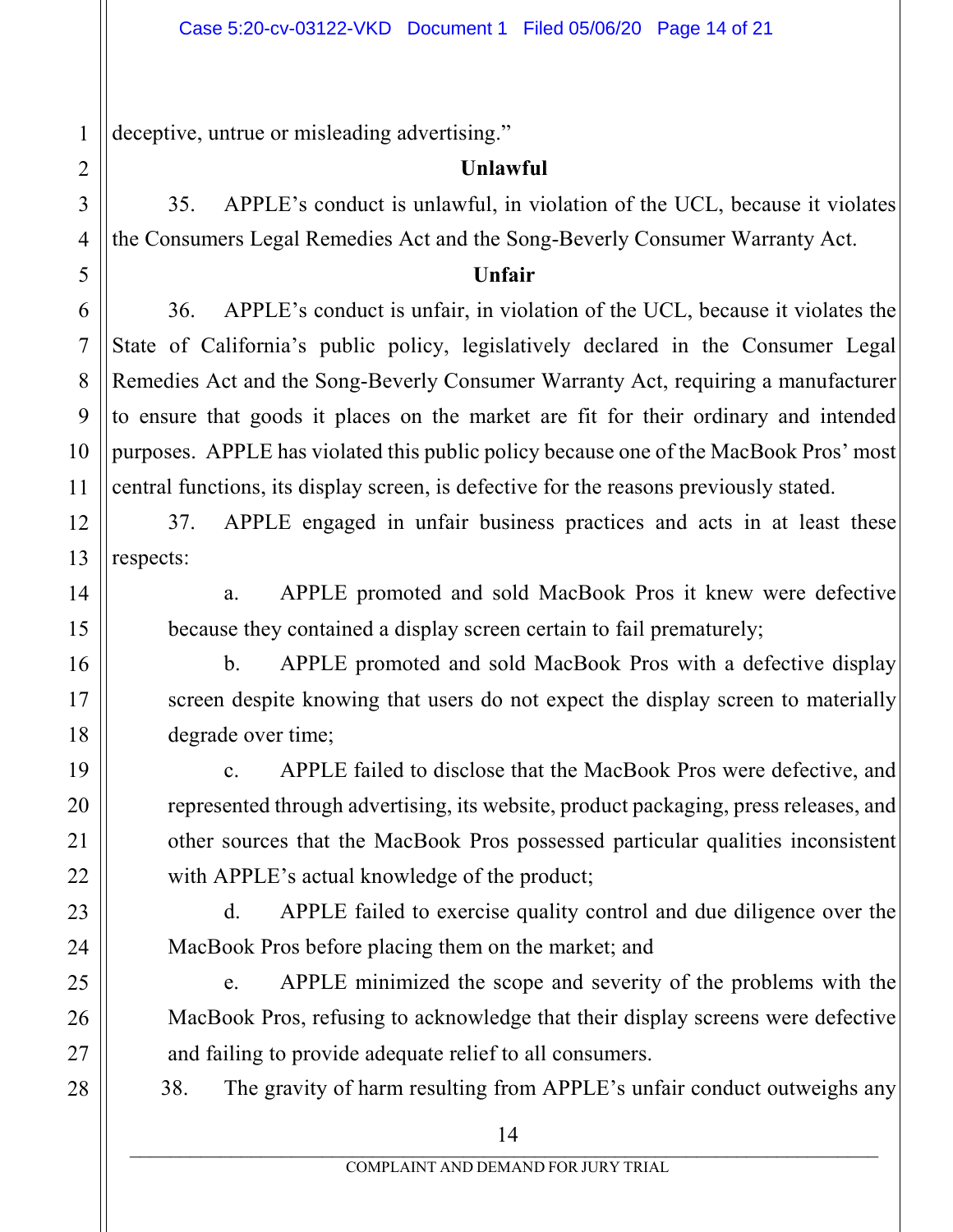potential utility. The practice of selling defective laptops without providing an adequate remedy to cure the defect, and continuing to sell those laptops without full and fair disclosure of the defect, harms the public at large and is part of a common and uniform course of wrongful conduct.

39. The harm from APPLE's conduct was not reasonably avoidable by consumers. The MacBook Pros suffer from a latent defect, and even after receiving a large volume of consumer complaints, APPLE did not disclose the defect. Plaintiff and the class members did not know of, and had no reasonable means of discovering, that the MacBook Pros' display cables were defective.

40. There were reasonably available alternatives that would have furthered APPLE's business interests of satisfying and retaining its customers while maintaining profitability, such as: (1) acknowledging the defect and providing a permanent fix for defective display cables; (2) adequately disclosing the defect to prospective purchasers; (3) extending the warranty for the MacBook Pros; and (4) offering refunds or suitable non-defective replacement laptops to consumers with failed display screens.

### **Fraud by Omission**

41. APPLE's conduct is fraudulent, in violation of the UCL, because it is likely to deceive a reasonable consumer and:

a. APPLE knowingly and intentionally concealed from Plaintiff and the class members that the MacBook Pros contain a latent defect that renders the display screen prone to failure;

b. APPLE volunteered information to Plaintiff and the class members through advertising and other means that the MacBook Pros, and their display screens, were functional and premium products without disclosing facts that would have materially qualified those representations; and

c. APPLE promoted the high quality and premium features of the MacBook Pros, including the superior Retina display, despite knowing the MacBook Pros were defective, and failed to correct its misleading disclosures.

1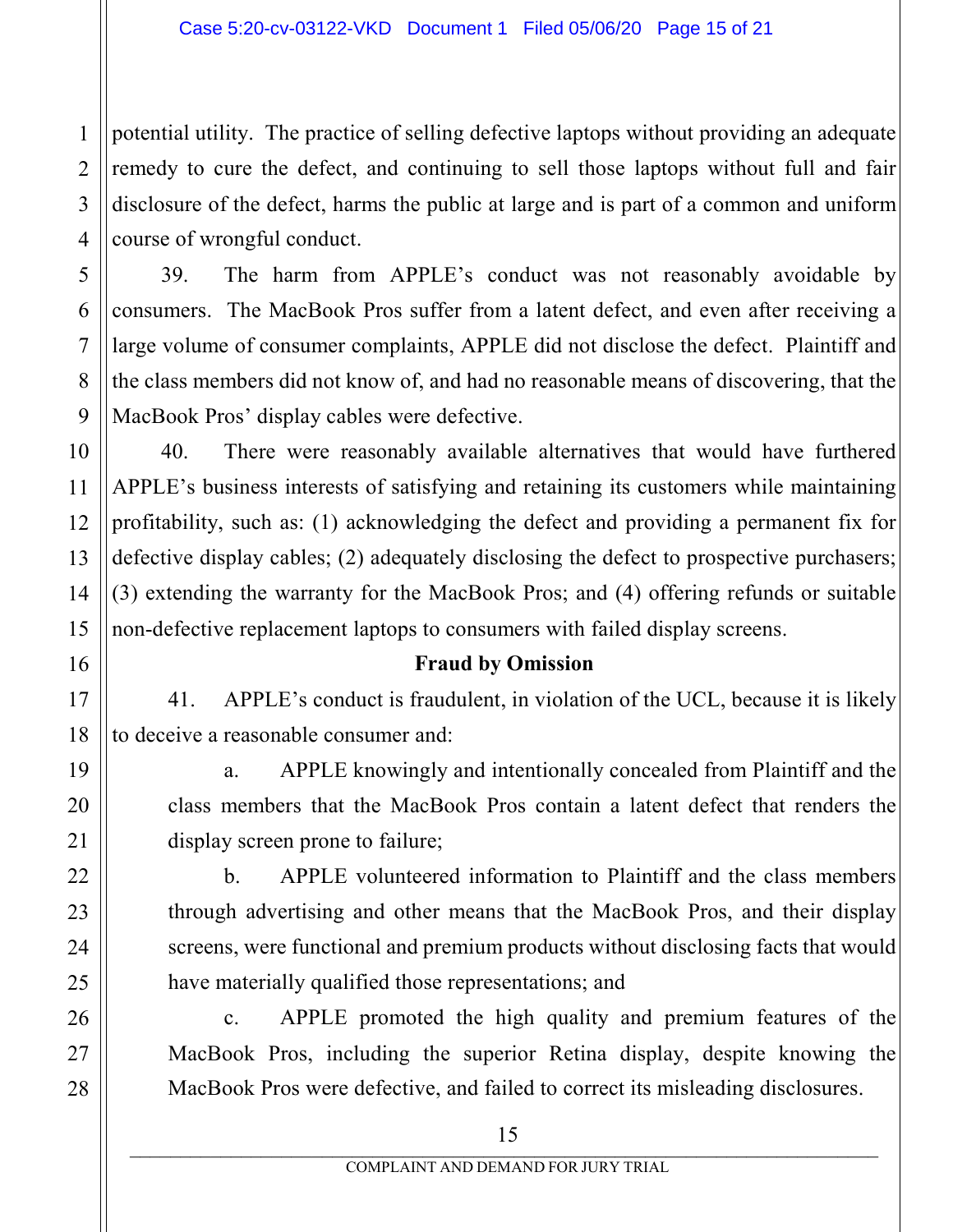42. APPLE had ample means and opportunities to alert Plaintiff and the class members of the defective nature of the MacBook Pros, including on APPLE's webpages; in its advertisements; on the MacBook Pros' external packaging; and as part of the standardized MacBook Pro setup process. Had APPLE disclosed that the MacBook Pros were defective, Plaintiff and the class members would not have purchased a MacBook Pro, would not have purchased a MacBook Pro at the prices they did, or would have returned their MacBook Pros during their respective buyer's remorse periods.

43. APPLE was under a duty to disclose the display defect because of its exclusive knowledge of the display defect and because it made representations about the MacBook Pro and its display without disclosing the display defect.

44. Plaintiff and the class members suffered injury in fact, including lost money or property, because of APPLE's unlawful, unfair, and fraudulent acts and omissions.

45. Through its unlawful, unfair, and fraudulent conduct, APPLE acquired Plaintiff and the class members' money directly and as passed on by APPLE's authorized resellers (e.g., Best Buy, Amazon, and Walmart).

46. Plaintiff and the class members seek appropriate relief, including (1) restitution under the UCL and (2) such orders or judgments as may be necessary to enjoin APPLE from continue its unfair, unlawful, and fraudulent practices.

47. Plaintiff also seeks reasonable attorneys' fees and costs under applicable law, including under California Code of Civil Procedure section 1021.5.

## **SECOND CAUSE OF ACTION**

### **(Fraudulent Concealment)**

## **(Against Defendant APPLE INC.)**

48. Plaintiff incorporates by reference each and every one of the preceding paragraphs as if the same were fully set forth herein.

49. APPLE intentionally suppressed and concealed material facts about the performance and quality of the MacBook Pro. As alleged herein, APPLE was aware of numerous consumer complaints about defect-related problems, but never disclosed the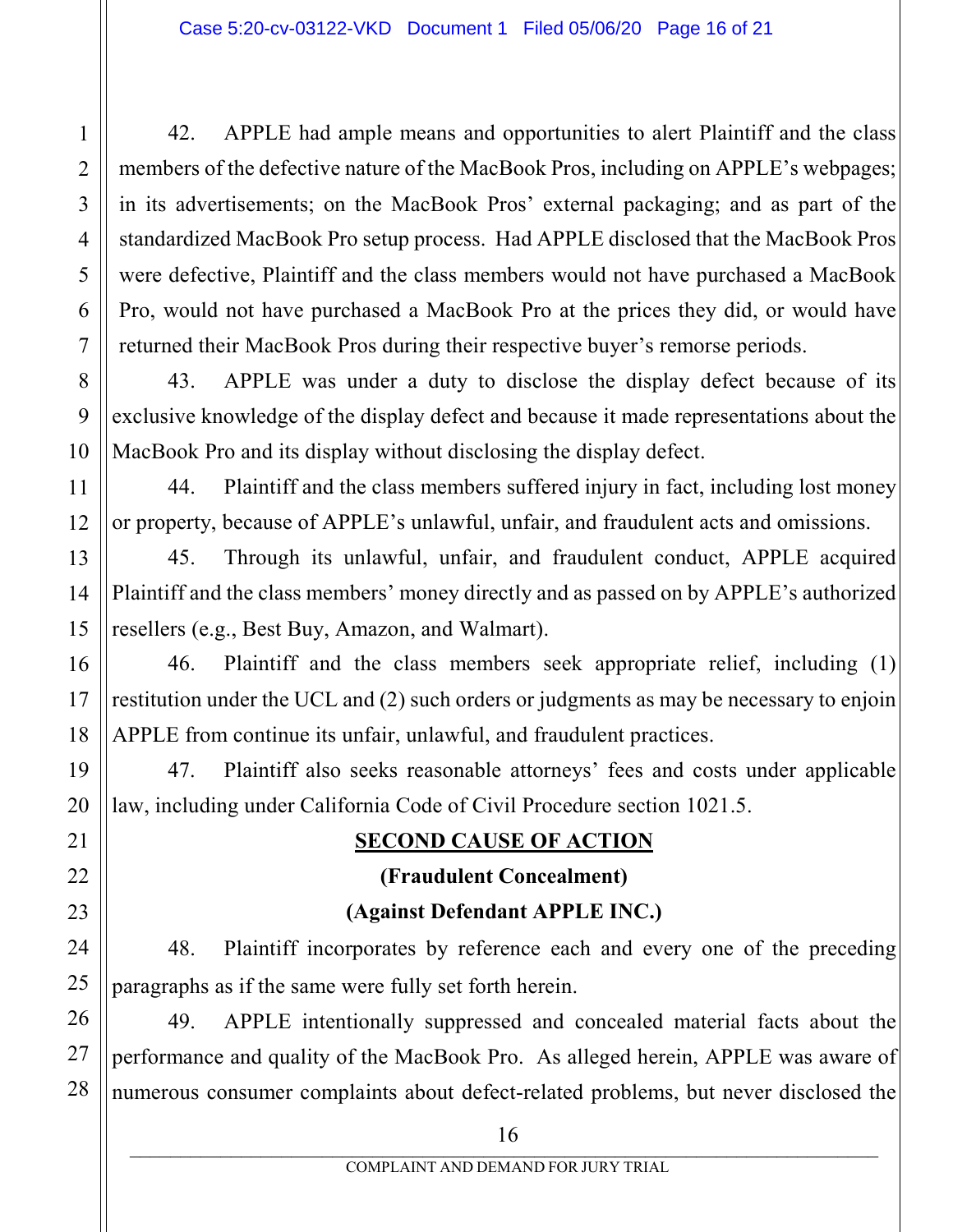defect to Plaintiff and the class members.

50. Because the defect in the MacBook Pro's display defect is latent and unobservable until it arises, Plaintiff and the class members had no reasonable means of knowing that APPLE's representations about the MacBook Pro were incomplete, false, or misleading, or that it had failed to disclose that they are defective. Plaintiff and the class members did not and reasonably could not have discovered APPLE's deceit before they purchased the MacBook Pro or before the end of their respective buyer's remorse periods.

51. Had Plaintiff and the class members known that the MacBook Pros were defective, they would not have purchased a MacBook Pro, would not have purchased it at the price they did, or would have returned it during their respective buyer's remorse periods.

52. APPLE had a duty to disclose the defect because, through advertising, press releases and statements made during the launch event, on its webpages, in its online purchase portal, and in other sources that Plaintiff and the class members encountered before purchasing their laptops. APPLE made representations regarding the supposed high quality of the MacBook Pro and its premium features—including a superior display—but failed to disclose facts that would have materially qualified these representations. Having volunteered information relating to the display to Plaintiff and the class members, APPLE had a duty to disclose the whole truth about the display and, in particular, its defective nature.

53. APPLE concealed the defect to sell more MacBook Pros at a premium price, prevent damage to its brand, and avoid the costs of developing a fix for the defect and of repairs, replacements and refunds under its limited warranty.

54. The facts about the MacBook Pro flex display cables that APPLE suppressed and omitted were material, and Plaintiff and the class members were unaware of them until they experienced the defect. Had APPLE disclosed the display defect, including through advertising, press releases, the MacBook Pro packaging, or the initial set up

17

1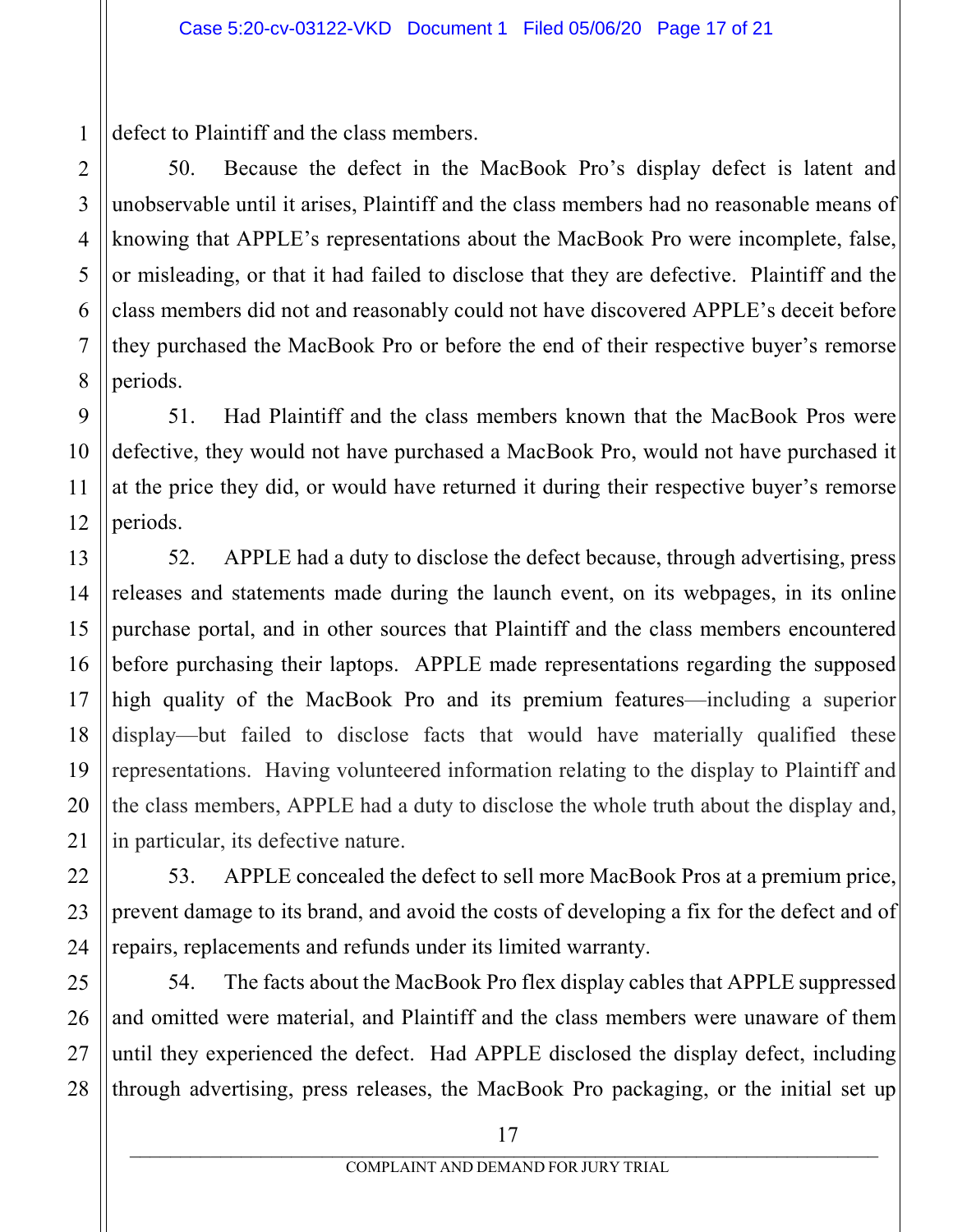process, Plaintiff and the class members would not have purchased a MacBook Pro, would have paid substantially less for it, or would have returned it for a refund.

55. When purchasing a MacBook Pro, Plaintiff and the class members reasonably relied to their detriment upon APPLE's material misrepresentations and omissions regarding the quality of the MacBook Pro and the absence of a product defect.

56. Plaintiff and the class members sustained damages as a direct and proximate result of APPLE's deceit and fraudulent concealment. Among other damage, Plaintiff and the class members did not receive the value of the premium price they paid for the MacBook Pro.

57. APPLE's fraudulent concealment was malicious, oppressive, deliberate, intended to defraud Plaintiff and the class members and enrich APPLE, and in reckless disregard of Plaintiff and the class members' rights, interests, and well-being. APPLE's conduct warrants an assessment of punitive damages in an amount sufficient to deter such conduct, to be determined according to proof.

# **THIRD CAUSE OF ACTION**

# **(Violations of the Song-Beverly Consumer Warranty Act) (Against Defendant APPLE INC.)**

58. Plaintiff incorporates by reference each and every one of the preceding paragraphs as if the same were fully set forth herein.

59. Plaintiff is a "buyer" within the meaning of California Civil Code section 1791, subdivision (b).

60. APPLE is a manufacturer within the meaning of California Civil Code of section 1791, subdivision (j). APPLE produced the MacBook Pros and directed and was involved in all stages of the production and manufacturing processes.

61. The MacBook is a "consumer good" within the meaning of California Civil Code section 1791, subdivision (a).

62. APPLE impliedly warranted to Plaintiff that the MacBook purchased was "merchantable" under California Civil Code sections 1791.1, subdivision (a) and 1792.

1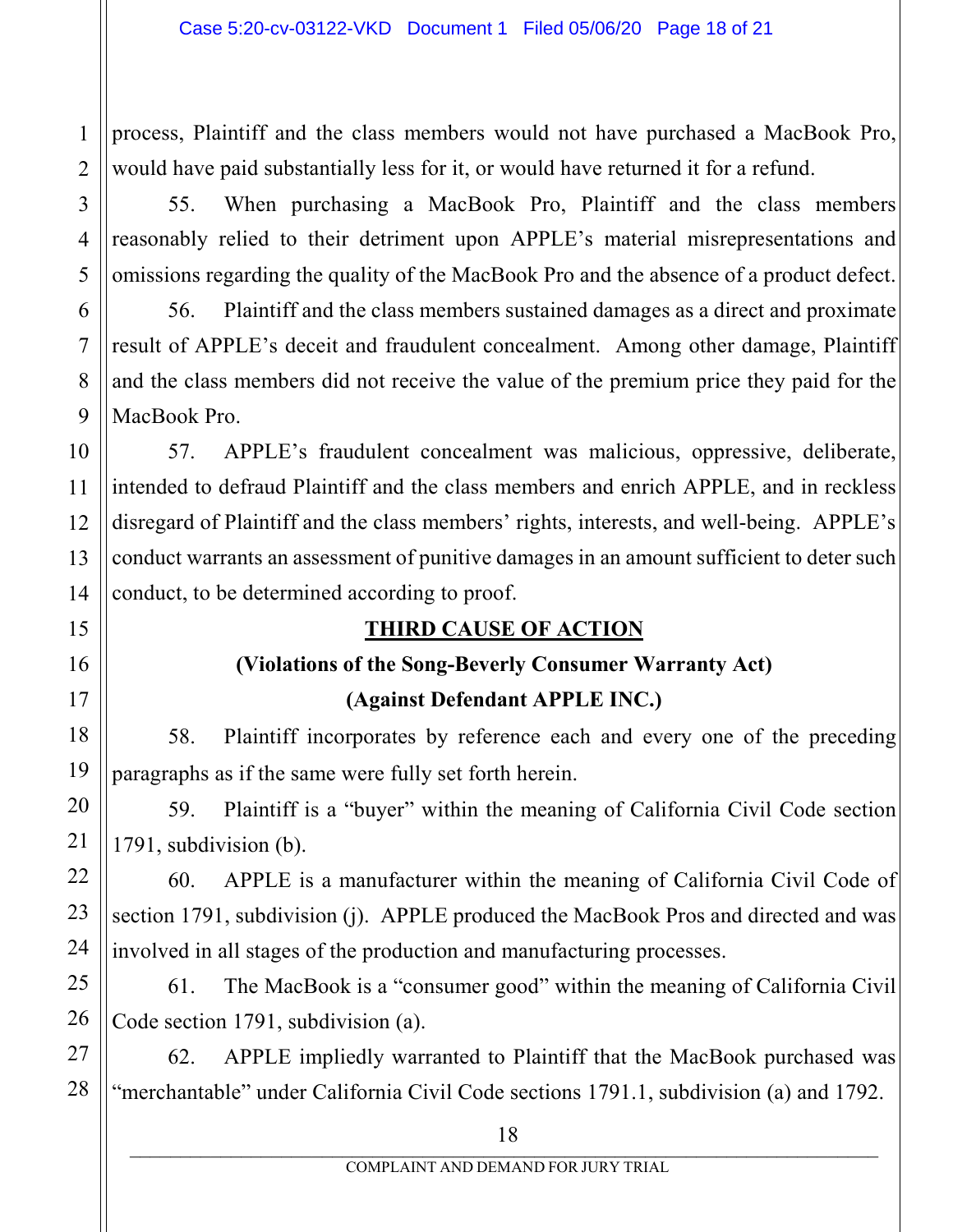63. APPLE breached that implied warranty of merchantability by producing, manufacturing, and selling laptops not of merchantable quality. The MacBook is defective, resulting in the display showing alternating patches of light and darkness on the bottom of the screen. Over time, the screen stops working entirely which prevents the display from being used for its core function. The MacBook is therefore unfit for the ordinary purposes for which a laptop computer is used and would not pass without objection in the laptop computer trade.

64. The defect in the MacBook is latent. Though the MacBook appears operable when new, the display defect existed in the product at the time of sale and throughout the one-year limited warranty period. Accordingly, any subsequent discovery of the defect beyond that time does not bar an implied warranty claim under the Song-Beverly Act.

65. Any attempt by APPLE to disclaim its implied warranty obligations under the Song-Beverly Act is ineffective due to its failure to adhere to California Civil Code sections 1792.3 and 1792.4. Those sections provide that, to validly disclaim the implied warranty of merchantability, a manufacturer must "in simple and concise language" state: "(1) The goods are being sold on an 'as is' or 'with all faults' basis. (2) The entire risk as to the quality and performance of the goods is with the buyer. (3) Should the goods prove defective following their purchase, the buyer and not the manufacturer, distributor, or retailer assumes the entire cost of all necessary servicing or repair." APPLE's attempted warranty disclaimer does not conform to sections 1792.3 and 1792.4.

66. As a direct and proximate cause of APPLE's breaches of the Song-Beverly Consumer Warranty Act, Plaintiff and the class members have been damaged in an amount to be proven at trial.

67. Plaintiff seeks costs and expenses, including reasonable attorneys' fees, under California Civil Code section 1794.

## **PRAYER FOR RELIEF**

WHEREFORE, Plaintiff prays for relief and judgment against Defendants, jointly and severally, as follows: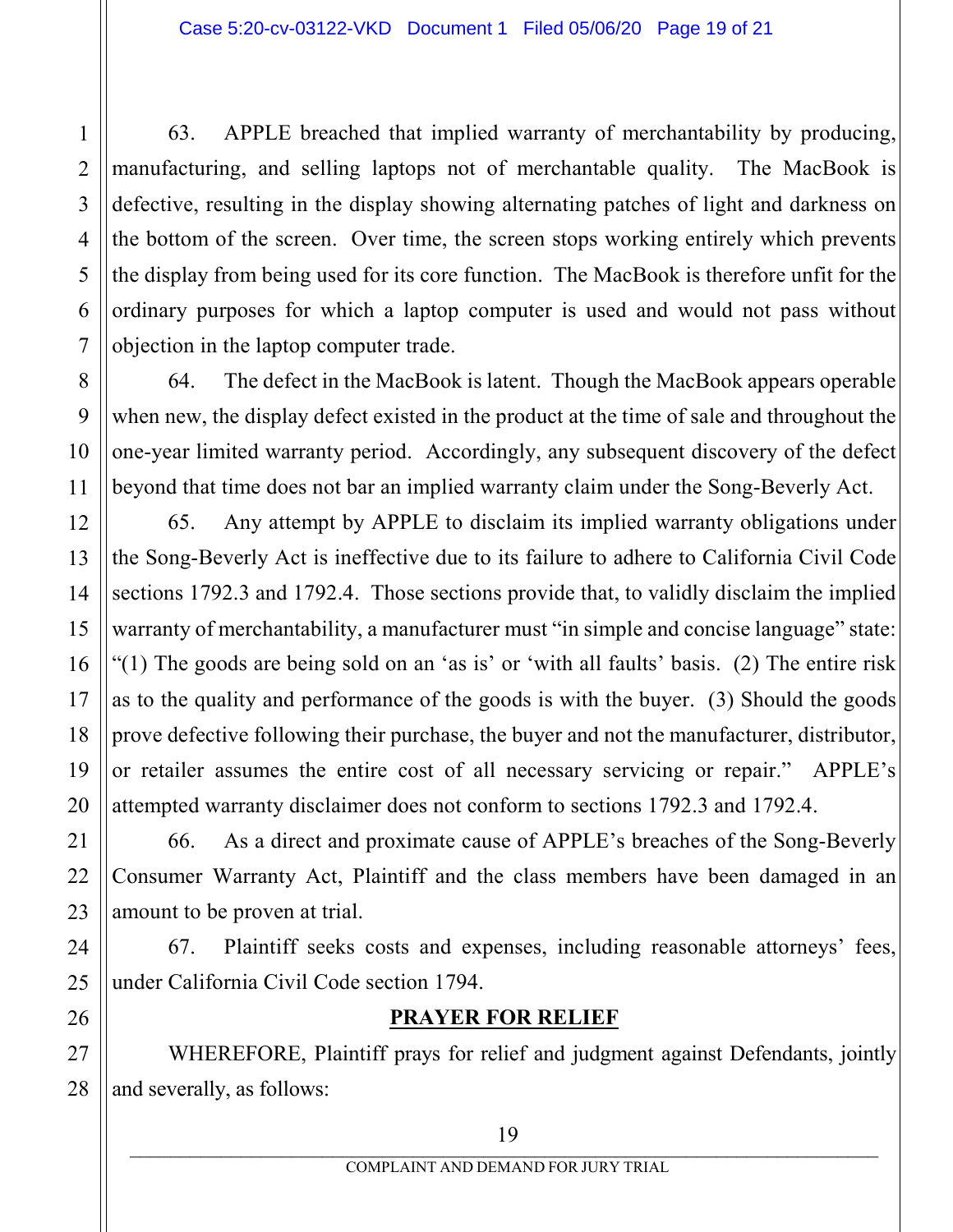1 2 3 1. That the claims alleged may be maintained as a class action under Federal Rule of Civil Procedure 23, and enter an order certifying the Class as defined above and appointing Plaintiff as Class representative;

4

5

6

7

8

9

10

11

12

13

14

15

16

17

18

19

20

21

22

23

24

25

26

27

28

2. That counsel for Plaintiff be appointed as Class Counsel;

3. That Defendant provide to Class Counsel, immediately upon its appointment, the names and most current contact information (address and telephone numbers) of all class members;

4. For all actual, general, special, incidental, statutory, punitive, and consequential damages and/or restitution to which Plaintiff and the class members are entitled;

5. For pre-judgment and post-judgment interest as provided by law;

6. For appropriate equitable relief, including, without limitation, an order requiring APPLE to: (1) adequately disclose the defective nature of the MacBook; and (2) make restitution to Plaintiff and the class members all costs attributable to remedying or replacing MacBook laptops, including but not limited to economic losses from the purchase of replacement laptops or display screens; and (3) expand its AppleCare and Display Backlight Service Program to cover the display cable defects of its 15-inch models;

7. For reasonable attorneys' fees and costs as permitted by law; and

8. For such other and further relief as the Court deems appropriate.